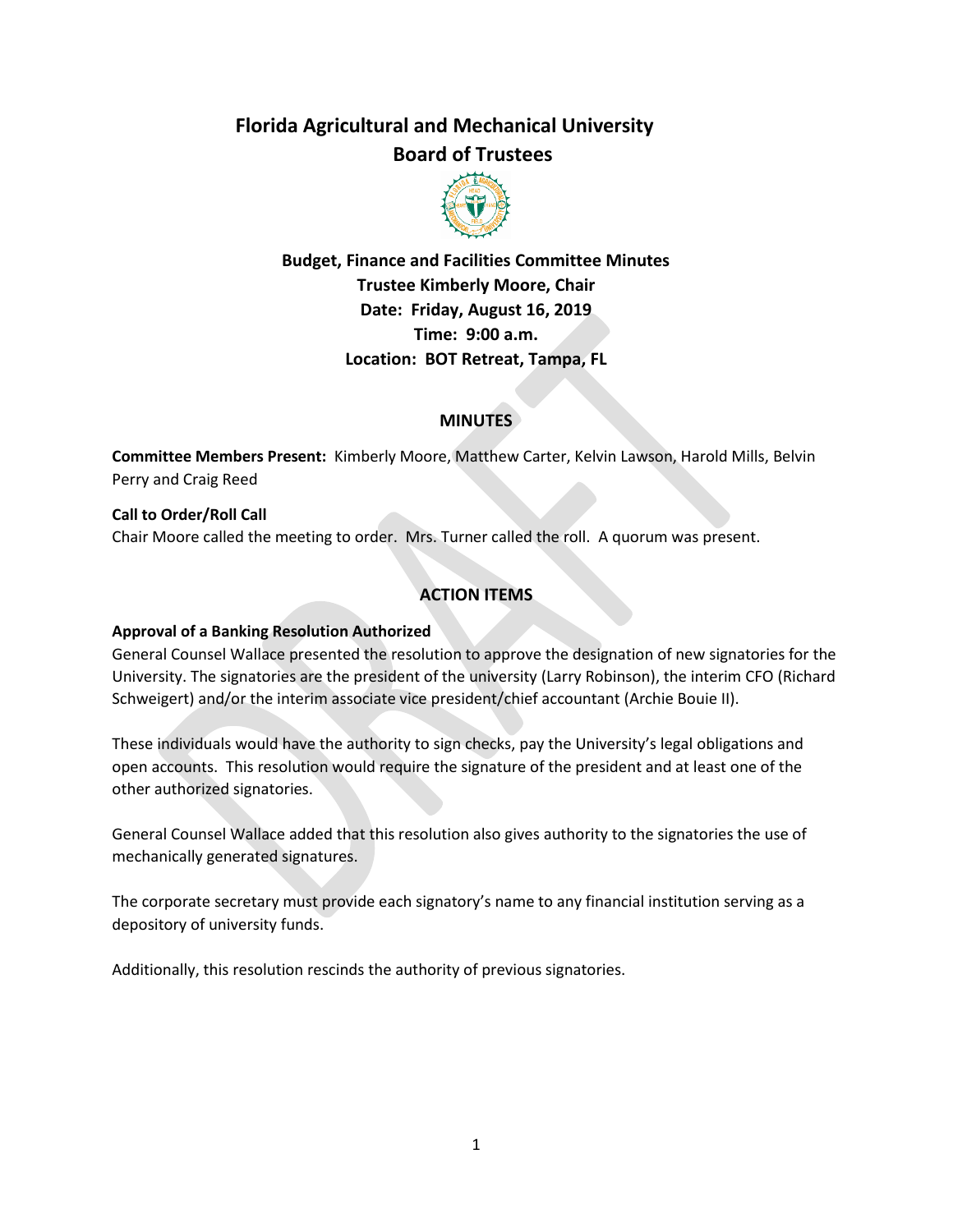#### **Approval of Final 2019-2020 University Budget**

Interim CFO/VP Schweigert acknowledged AVP Ingram's efforts as his immediate predecessor and indicated that AVP Ingram would make the presentation to gain approval of the final budget. AVP Ingram stated in her overview that there were increases to the following areas in the final operating budget: education and general funds (E&G), contracts and grant funds, auxiliary enterprises and athletics.

AVP Ingram added that a permanent reduction in E&G funding for risk management insurance for university employees.

Trustee Moore asked the committee to discuss athletics.

Questions/Comments re: Approval of Final 2019-2020 University Budget

- Trustee Washington indicated that it was a structural issue. Athletics was already approved because it was a part of the overall budget approval; however there was an increase in the presentation materials.
- Trustee Lawson agreed with Trustee Washington and further explained Trustee Washington's assessment on athletics.
- Trustee Reed indicated that looking at the budget in its totality would give clarity with the budget when trying to determine incremental reallocations to support athletics.
- Trustee Lawson motioned to have athletics moved to an Informational Item for now. After a review of the athletics budget, then taking a vote at the full board meeting. Trustee Reed seconded the motion.
- Trustee Moore moved to have the Final Budget Approval put on the agenda as an Information Item. Motion carried.

## **INFORMATION ITEMS**

## **Carry-Forward –Legislative Session**

AVP Ingram stated that the president, along with the University's Budget Council, have identified two options for the five percent reduction imposed by the Board of Trustees. The recommendation is that option one be adopted because it allows funding for the support of critical functions such as audit and compliance, student success, needs of the College of Engineering, faculty and staff retention, and funds of minor projects.

AVP Ingram added that a new carry-forward plan will be presented for approval at the September Board of Trustee meeting.

#### **Cyber Security Plan Update**

AVP Henry provided an overview of the progress made on IT services since June.

Trustee Lawson asked AVP Henry to give an update of the projects that he had been working on without disclosing information that should be discussed in a closed session.

AVP Henry provided updates on the following projects:

• Firewall upgrades are complete.